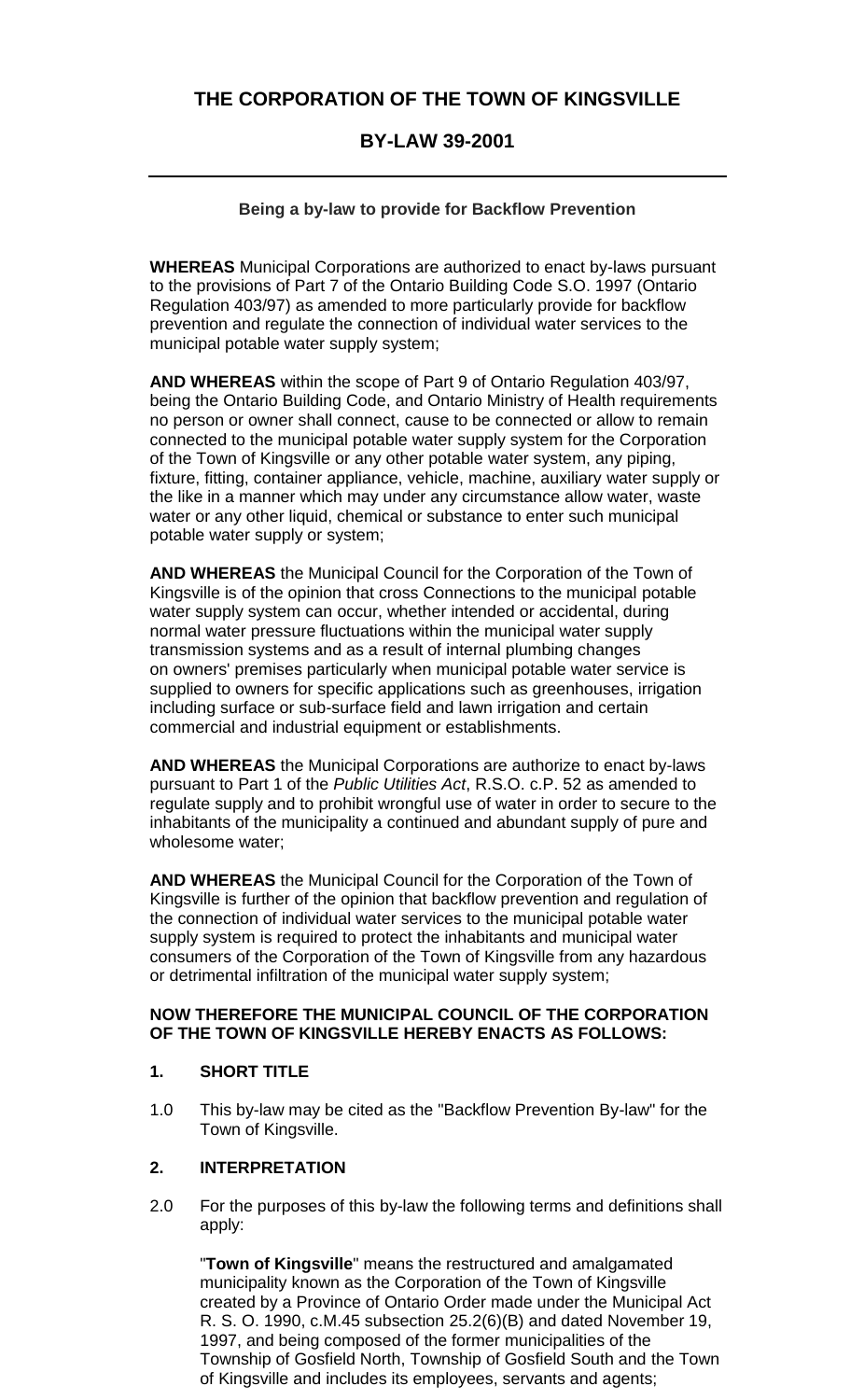"**ASSE**" means the American Society of Sanitary Engineering;

"**AWWA**" means the American Water Works Association;

"**Authorized Functions List**" means the list of functions and the persons, authorities or agencies authorized to carry out such functions as set out in Appendix "A" to this by-law;

"**Auxiliary Water Supply**" means any Water source or system, other than the municipal potable water supply for the Town of Kingsville that may be available in any building or structure or on any property location. The auxiliary water may include water from another purveyor's public water supply or from any natural source, such as a well, lake, spring, river, stream, or harbour; auxiliary water may also include used waters or industrial fluids.

"**Backflow**" means the flowing back or reversal of the normal direction of flow;

"**Backflow Prevention Device**" means an approved Canadian Standard Association (C.S.A.) device that is designed to prevent backflow;

"**Building**" shall have the same meaning as set out in the *Ontario Building Code Act* S.O. 1997, (Ontario Regulation 403/97) as amended or any successors thereof;

"**Council**" means the Municipal Council for the Corporation of the Town of Kingsville;

"**Cross-Connection**" means any actual or potential connection between a potable water supply or system and any source of pollution or contamination and includes any by-pass, jumper connection, removable section of pipe, swivel or change over device, container, appliance, vehicle, machine, and any other temporary or permanent connecting arrangement through which backflow may occur;

"**Cross-Connection Survey Form**" means the corresponding form set out in Appendix "B" of this by-law;

"**CSA Standard**" means the document entitled CSA-B64.10-01 Manual for the Selection and Installation of Backflow Prevention Devices; and CSA-B64.10.1-01 Manual for the Maintenance and Field Testing of Backflow Prevention Devices or any successor thereof;

"**Individual Protection**" means isolation of the water located within or having flowed through a source, or potential source of contamination, on land or within a building or structure on such land, including an appliance, device, equipment, fixture, machine, water system or the like from any potable water system;

"**Owner**" means any person, partnership, syndicate, cooperative, association, firm or corporation and includes but is not limited to the Owner registered on the title of the property and any occupant of any land, building or structure located on such property;

"**Potable Water**" means water that is safe for human consumption;

"**Premise Isolation**" means isolation of the water located on land, or within a building or structure on such land, from the municipal potable water supply;

"**Structure**" means anything constructed or built or in the process of being constructed or built, permanently or temporarily, which is provided with a source of potable water;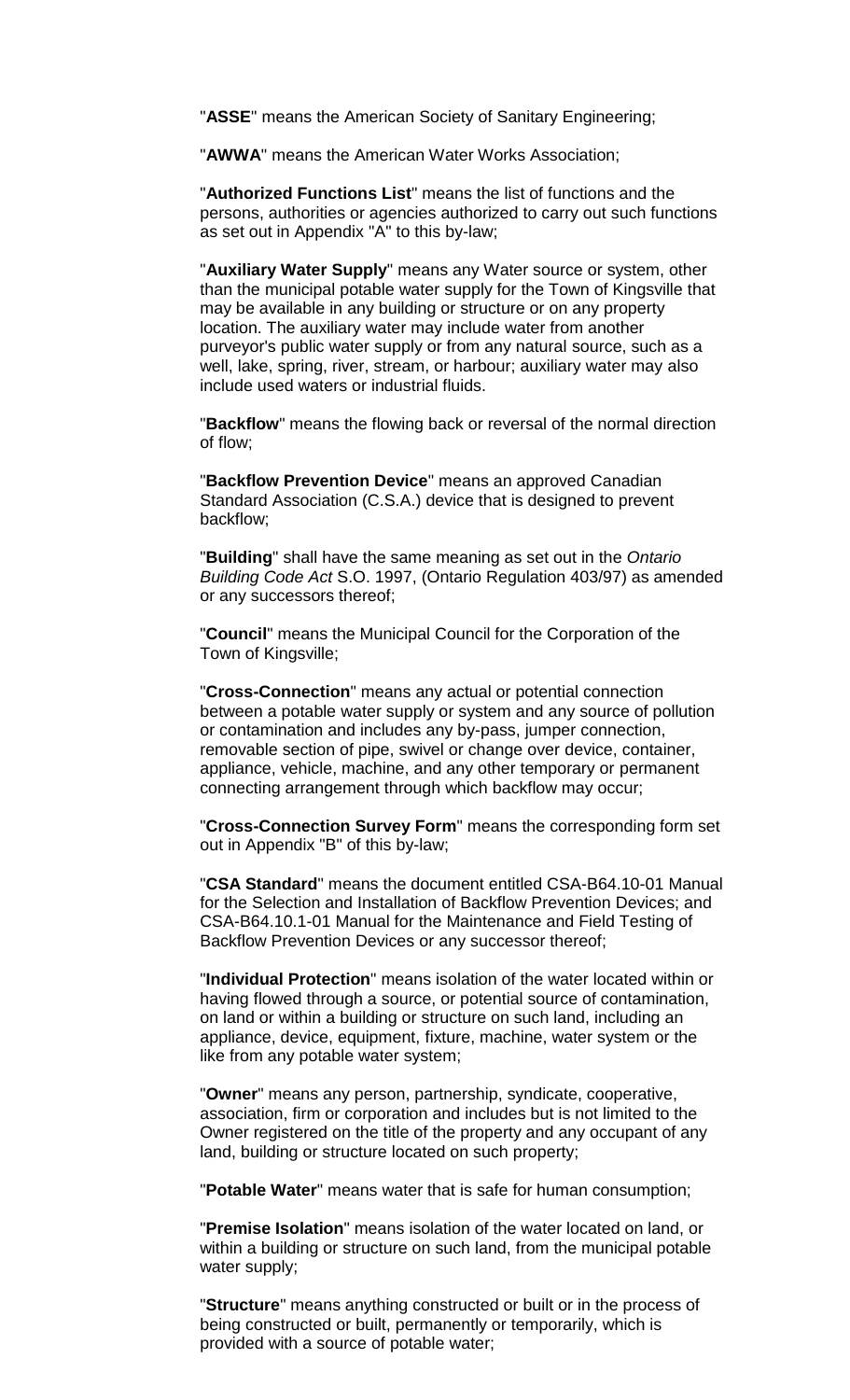"**Tester**" means any person firm or agency licensed or otherwise approved by the Town of Kingsville to undertake testing of backflow prevention devices within the geographical limits of the Town of Kingsville and who meets the qualifications specified in the CSA Standard for "Certified Backflow Prevention Device Testers";

"**Test Report**" means a report in the form set out as Appendices "C" and/or "D" of this by-law;

"**Test Tag**" means a tag in the form set out as Appendix "E" of this bylaw;

"**Water Meter**" means the municipal water meter located in front of or on land or within a building or structure on such land and which measures and records the amount of water supplied to such land building or structure by the Town of Kingsville municipal water system; and

"**Zone Isolation**" means the isolation of any non-municipal water located within an area of land or within a building or structure on such land from any municipal potable water system located on such area of land or within a building or structure on such land.

### **3. APPLICATION OF BY-LAW**

- 3.0 This by-law applies to all lands, buildings, and structures connected to a potable municipal water supply within the Town of Kingsville, including multi-residential buildings and structures but saving and except residential occupancies within the scope of Part 9 of Ontario Regulation 403/97 (Ontario Building Code).
- 3.1 In addition to and notwithstanding Section 3.0 above, this by-law shall apply within the Town of Kingsville where a condition exists on any land or within a building or structure on such land, that may be hazardous or detrimental to the municipal potable water supply.

## **4. CROSS-CONNECTION PROHIBITED**

- 4.0 No person or owner shall connect, cause to be connected, or allow to remain to be connected to the municipal potable water supply, or any other potable water system, any piping, fixture, container, appliance, vehicle, machine or the like, in a manner which may under any circumstance allow water, waste water or any other liquid, chemical or substance to enter such potable water supply or potable water system except in compliance with the provisions of this by-law.
- 4.1 In addition to Section 4.0 and in accordance with all other provisions of this by-law, every owner of property to which this by-law applies shall ensure that a C.S.A. approved backflow prevention device is installed in respect of premise isolation, individual protection and zone isolation on such land and in every building or structure on such land where a Town of Kingsville Municipal potable water supply or any other potable water supply exists.
- 4.2 Under no condition shall any person or owner connect, cause to be connected, or allow to remain connected to the Town of Kingsville potable municipal water supply any auxiliary water supply.

### **5. PERSONS PERMITTED TO CARRY OUT WORK**

5.0 Only those persons listed in the *Authorized Functions List* shall carry out the corresponding functions set out in such list.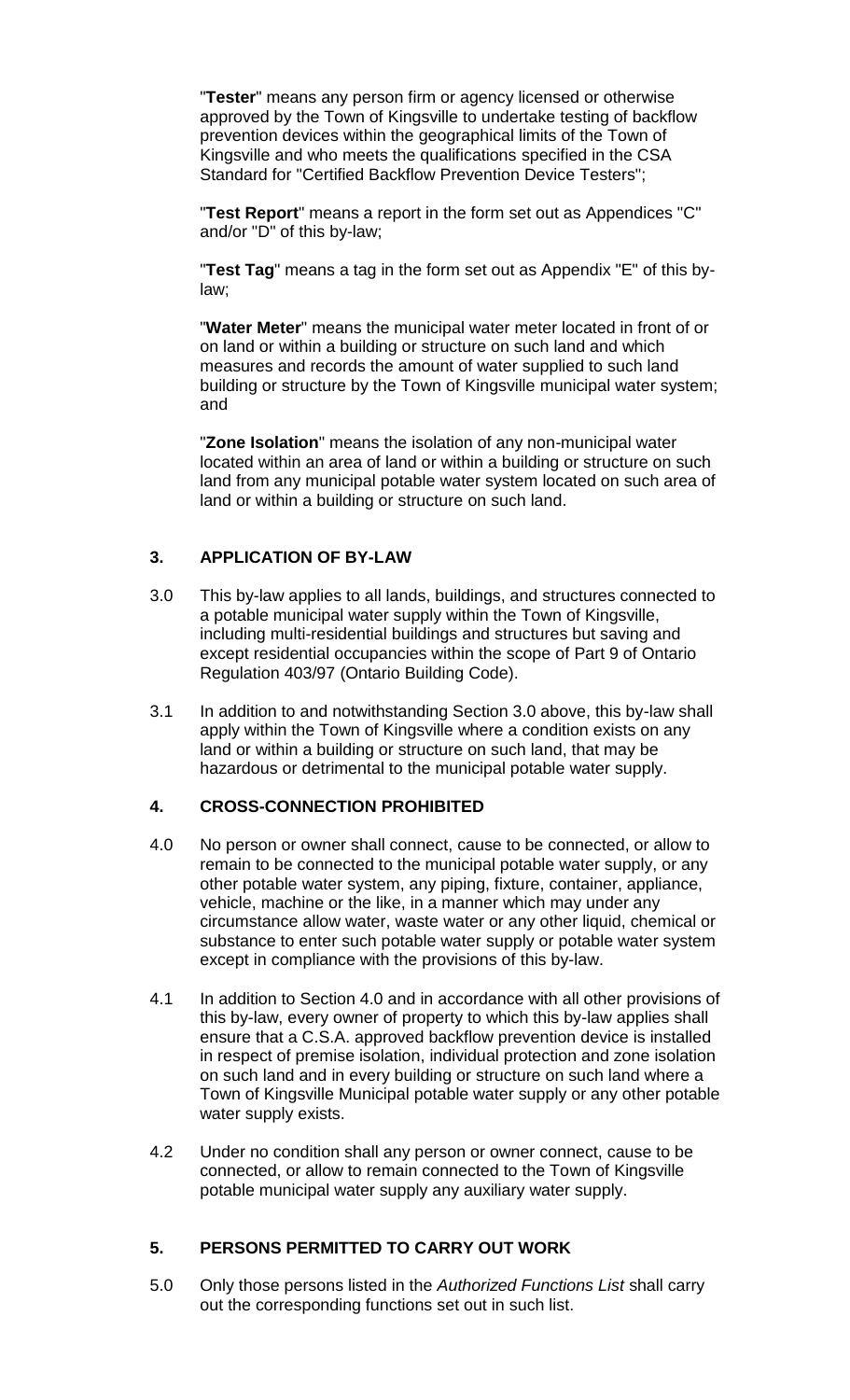## **6. APPLICATION OF CSA STANDARD**

- 6.0 Except as otherwise set out in this by-law, the installation, maintenance and field-testing of backflow prevention devices shall be in accordance with the applicable CSA Standard.
- 6.1 Wherever the CSA Standard and this by-law are in conflict, the provisions of this by-law shall prevail.

## **7. SELECTION OF BACKFLOW PREVENTION DEVICES**

- 7.0 Every owner of such land or of such building or structure on such land of a type as set out in Section 3 of this by-law, shall ensure that a CSA approved backflow prevention device is installed in accordance with all of the requirements of this by-law.
- 7.1 Every owner as defined in this by-law shall ensure that every backflow prevention device required for premise isolation on his, her, its or their property location is a CSA approved testable device and is the appropriate device to be used in accordance with Section 7.2 of this by-law.
- 7.2 Premise isolation backflow prevention devices shall be installed for all moderate and severe hazard water services and shall be selected using the CSA Standard.
- 7.3 Despite Section 4.3.4 2(a) of the CSA Standard, a dual check valve device shall not be used for premise isolation.
- 7.4 Backflow prevention devices for individual protection or zone isolation shall be determined using the CSA Standard.
- 7.5 Backflow prevention devices for fire protection systems shall be determined using the CSA Standard.
- 7.6 Despite Sections 7.2; 7.4 and 7.5 of this by-law, the Town of Kingsville may require that a particular backflow prevention device be used in respect of any cross-connection.
- 7.7 Despite Section 7.3 where a backflow prevention device, for the purpose of individual protection, has been installed by the manufacturer of equipment using municipal potable water for the operating of said equipment, the cross-connection is required to be reviewed by a qualified tester to determine if the backflow prevention device has not been compromised in any way by the installation of equipment, piping, relocation or removal of the backflow prevention device and/or repair and maintenance of said device or equipment. Testable backflow prevention devices are subject to Section 9 of this by-law. Cross-Connections of this type are required to be included on the Cross-Connection Survey Form described in Appendix "B".

### **8. INSTALLATION OF BACKFLOW PREVENTION DEVICES**

- 8.0 Every person installing a backflow prevention device shall ensure that:
	- (i) Such device is installed in accordance with acceptable engineering practices and the requirements of the Ontario Building Code (Ontario Regulation 403/97) as amended, this By-law, and the CSA Standard;
	- (ii) Such device is installed in a building or structure on every water service connection feed to the supplied land and or buildings or structures for the municipal potable water supply source;
	- (iii) Such device is located in such a manner so that in the event of a backflow, the device prevents infiltration into and/or contamination of the Town of Kingsville's municipal potable water supply as well as any other potable water system;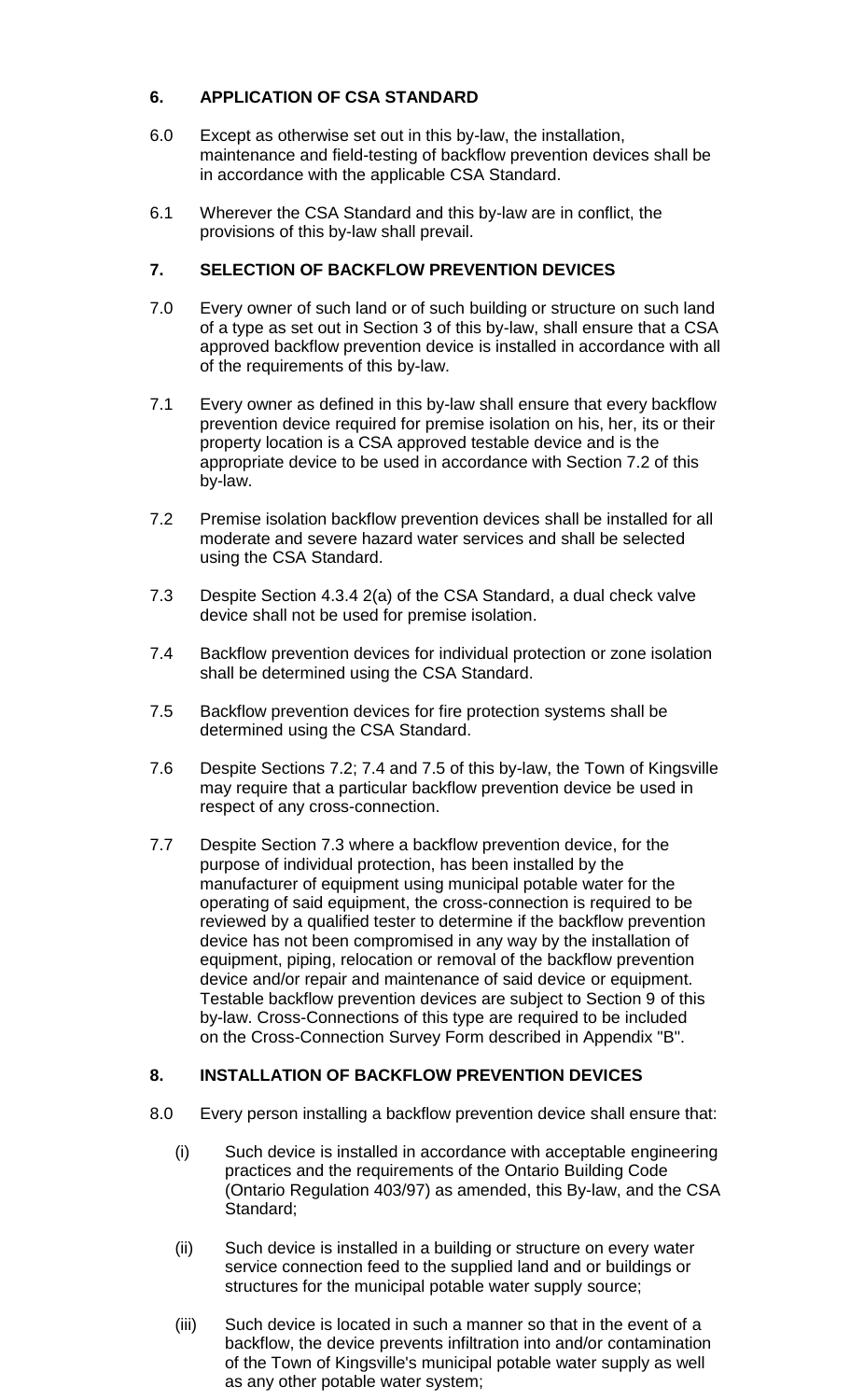- (iv) Where such device is installed in respect of premise isolation all piping between the municipal water meter and such device is clearly labelled "no connection permitted";
- (v) Where such device is installed in respect of individual protection or zone isolation, all piping between the point of contamination and the point at which the device is located is labelled "non-potable water"; and
- (vi) Where such device is installed in a public pool as defined in the Ontario Building Code (Ontario Regulation 403/97) as amended, all exposed water and chlorine piping within the water treatment service room shall be colour coded by means of:
	- (a) painting the entire outer surface of the piping, or
	- (b) coloured bands at least 25 mm (1 in) in width that are spaced along the piping at intervals of not more than 1200 mm (4 ft. 1 in)
	- (c) colour coding referred to in (a) & (b) above shall be yellow for chlorine, and blue for municipal potable water.
- 8.1 In accordance with Section 7.7.2.1 of the Ontario Building Code S.O. 1997, as from time to time amended, non-potable water piping shall be identified by markings that are permanent, distinct and easily recognized as per CGSB Standard CAN/CGSB-24.3 as from time to time amended.
- 8.2 Every owner of property upon which a backflow prevention device is installed shall ensure that such device is in proper working order at all times.

### **9. TESTING AND SURVEYS**

- 9.0 The Town of Kingsville may designate one or more qualified employees or engage the services of one or more qualified persons, firms or agencies who are licensed or otherwise approved by the Town of Kingsville to undertake the testing of backflow prevention devices within the Town of Kingsville.
- 9.1 Every tester of a backflow prevention device shall carry out such testing in accordance with this By-law and the C.S.,4. Standard.
- 9.2 In addition to the testing methods set out in the CSA Standard, test procedures established by the ASSE or A WWA for testing backflow prevention devices may be employed.
- 9.3 Despite Section 3.1.3.1 of the CSA Standard, every tester of a backflow prevention device shall enter the result of such test on a Test Report.
- 9.4 Every tester of a backflow prevention device shall:
	- (i) within 14 days of carrying out such test provide a legible Test Report to the Town of Kingsville in respect of such test;
	- (ii) upon completing such test, complete and affix a Test Tag, Appendix "E", to the device or immediately adjacent to the device on the piping connected thereto; and
	- (iii) upon finding that such device is malfunctioning or otherwise not in proper working order, immediately notify the owner of the subject lands and the Town of Kingsville of such condition.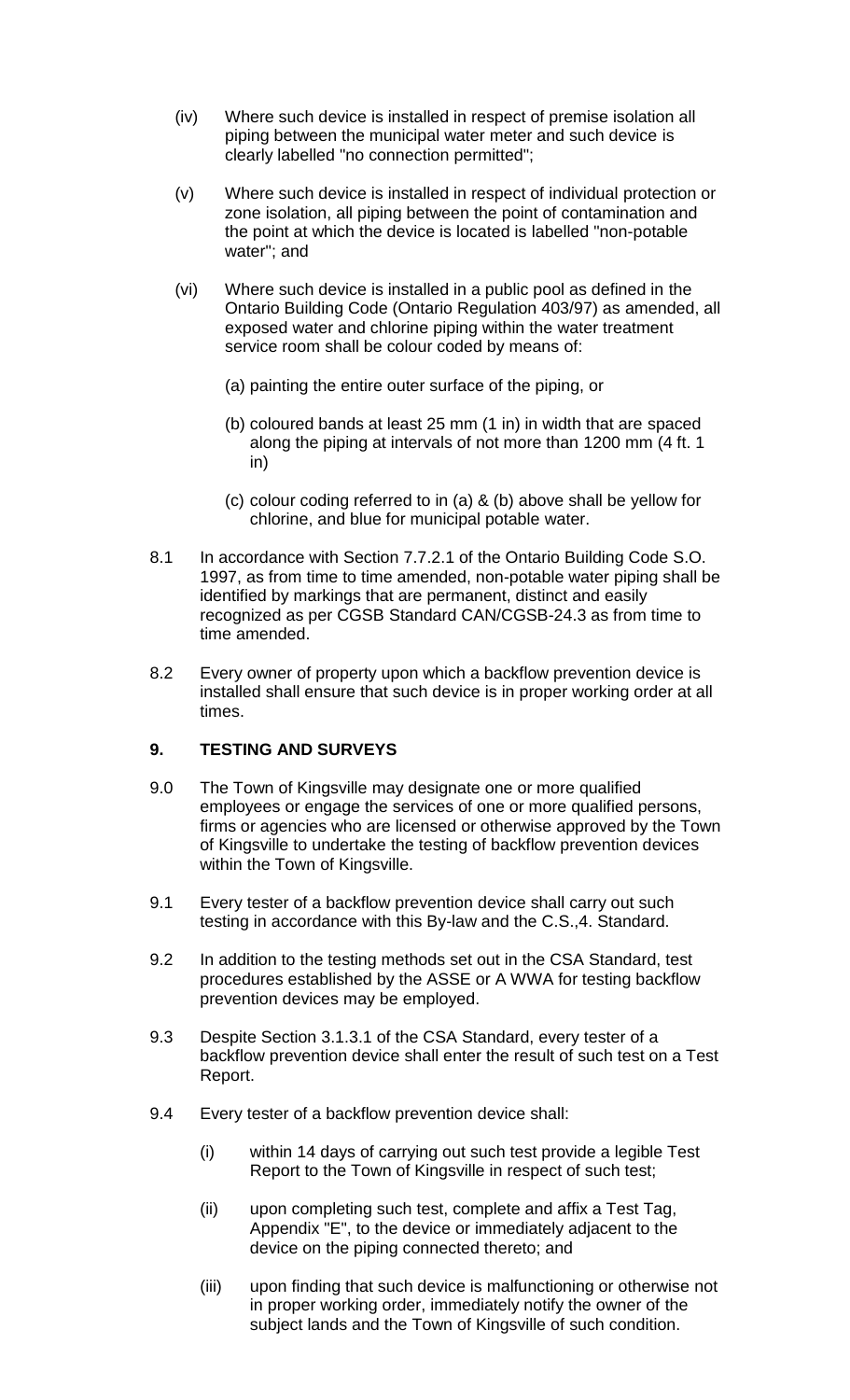- 9.5 The Town of Kingsville shall require that every owner who has a backflow prevention device located on his, her, its or their lands shall ensure that:
	- (i) such device is tested by a tester when it is first installed and annually thereafter or, when requested by the Town of Kingsville and also when it is cleaned, repaired, overhauled or relocated;
	- (ii) when such device is tested, that a Test Report of such test is provided to the Town of Kingsville within 14 days of the test being conducted; and
	- (iii) in the event that such device is malfunctioning or otherwise not in proper working order, immediately notify the owner and the Town of Kingsville of such condition.
- 9.6 Every owner of such land or of such building or structure on such land of a type as set out in Section 3 of this by-law, shall cause to be carried out a survey of each of his, her, its or their land, buildings and structures with respect to all existing cross-connections and all existing and required backflow prevention devices every five (5) years or as otherwise required by the Town of Kingsville and:
	- (i) Shall ensure that such survey is carried out on a Cross-Connection Survey Form by a person, agency or authority permitted to do so, and otherwise licensed, authorized or approved by the Town of Kingsville pursuant to the Authorized Functions List; and
	- (ii) Shall ensure that the completed Cross-Connection Survey Form is provided to the Town of Kingsville within 14 days of the survey being conducted.

### **10. INSPECTIONS AND REMEDIAL WORKS**

- 10.0 The Town of Kingsville may designate one or more qualified employees or engage the services of one or more qualified persons, firms or agencies who are licensed or otherwise approved by the Town of Kingsville to undertake the testing of Backflow Prevention Devices and to inspect and enforce compliance with the provisions of this bylaw. For these purposes, said qualified employees, authorized persons, firms or agencies shall have free and unencumbered access at all reasonable times and from time to time upon reasonable notice being given to enter upon all portions of land, including surface and sub-surface areas, and all parts of every building or structure and other premises to which potable municipal water is supplied.
- 10.1 As per Section 15 of the Ontario Building Code Act, where the Town of Kingsville finds that a condition exists on any lands or within any buildings or structures that may allow contamination of the Town of Kingsville's municipal water supply or the contamination of any other potable water system on any of such properties the Town of Kingsville may:
- 10.2 Issue an Order of Compliance to the owner to eliminate the condition and in doing so may prescribe the time period for compliance with such Order; or
- 10.3 May cause such remedial works to be undertaken to prevent any hazardous or detrimental infiltration of the municipal water system or take such other action as is deemed necessary for the protection of the inhabitants and municipal water consumers of the Corporation of the Town of Kingsville; or
- 10.4 Shut off the water supply to the subject lands, buildings or structures or any portion thereof until the hazardous condition is eliminated.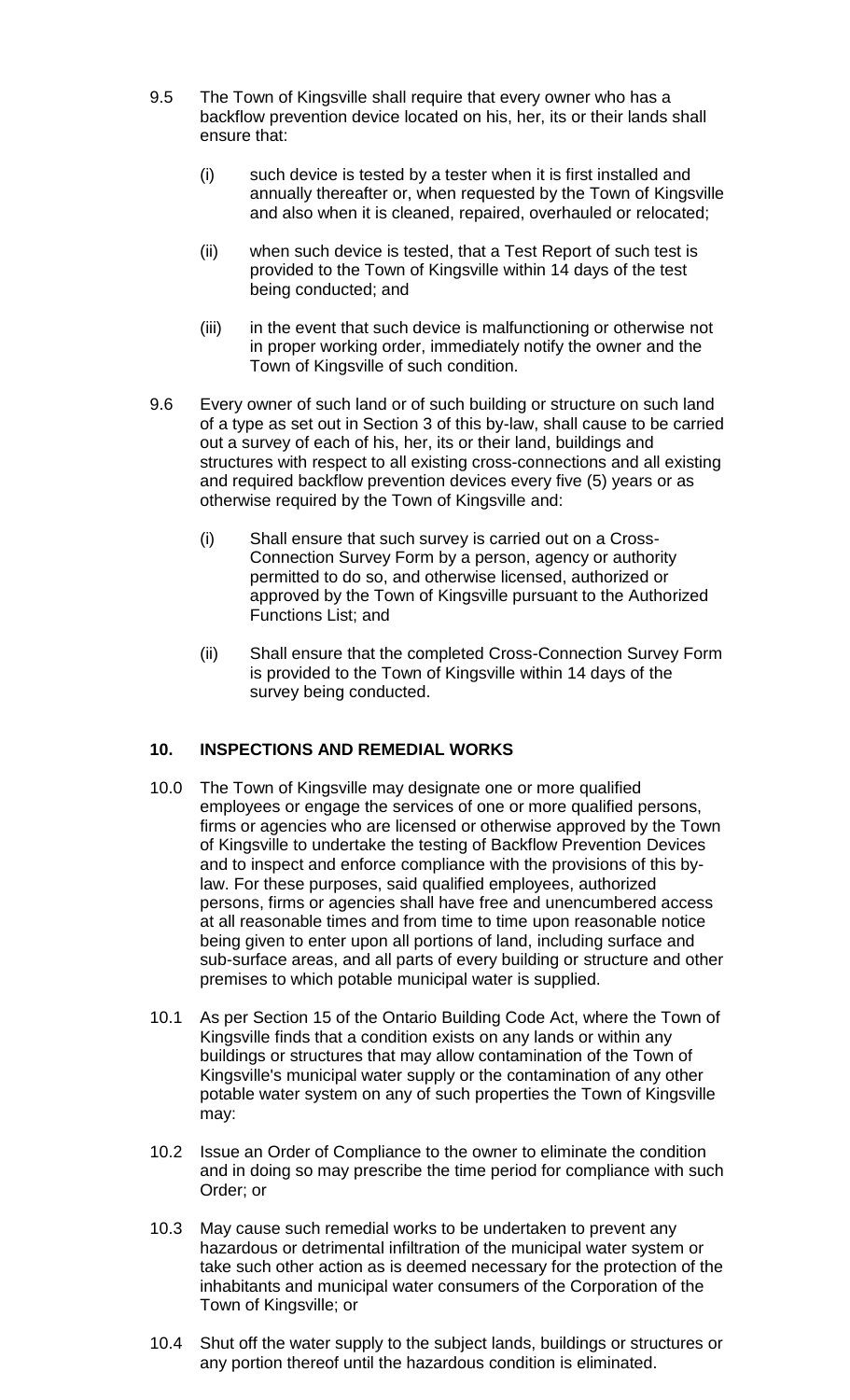10.5 The cost of any works undertaken by the Town or its agents to remove an unsafe condition as defined in the Ontario Building Code Act, shall be added by the clerk of the municipality to the collector's roll and collected in the same manner and with the same priorities as municipal real property taxes.

## **11. GENERAL PROVISIONS**

- 11.0 In addition to any other provision of this by-law, the Town of Kingsville may at any time order an owner to engage the services of a qualified tester to conduct tests, provide reports and undertake any other measures required for the prevention of backflow or protection of a cross-connection.
- 11.1 Any person, authority or agency authorized by the Town of Kingsville for the purposes of inquiring into, inspecting, testing and enforcing compliance with the provisions of this by-law shall have free and unencumbered access for the purposes aforesaid at all reasonable times and from time to time upon reasonable notice being given and request made to attend all portions of land and parts of every building or structure and other premises to which a potable municipal water is supplied including surface and sub-surface areas and all other or any on site private water supply lines. Under such circumstances no owner or person occupying or in charge or apparently in charge of such lands or buildings or structures or other premises shall refuse such access to any such authorized person, authority or agency.
- 11.2 Appendices "A" through "E" inclusive, which are attached herewith and form part of this by-law and the CSA Standard as from time to time amended shall form part of this by-law.
- 11.3 A building and/or plumbing permit may be required pursuant to the provisions of the Building Code Act as amended to install a backflow prevention device. The provisions of the Act pertaining to such building/plumbing permits continue to apply to each installation in addition to the provisions of this by-law. Permits are required for devices as noted in the Cross-Connection Survey Form.
- 11.4 The owner of lands, buildings and structures being serviced with a municipal potable water supply shall be responsible for all costs associated with the installation, testing, operation and future maintenance of the Backflow Prevention Device.

## **12. DATE OF COMPLIANCE**

- 12.0 All owners of lands, buildings and structures within the Town of Kingsville who install a new municipal potable water supply service after the enactment of this by-law shall immediately comply with the provisions of this by-law.
- 12.1 Subject to Section 3 of this by-law, all owners of lands, buildings and structures within the Town of Kingsville who presently have an existing municipal potable water supply services prior to the enactment of this by-law shall substantially comply with the provisions of this by-law including the installation of the appropriately sized C.S.A. approved back/low prevention device within 90 days of receipt of notice.
- 12.2 Any by-laws inconsistent with this by-law be and the same are hereby repealed.

### **13. PROVINCIAL OFFENCES ACT**

13.0 Every person who contravenes any provision of this by-law is guilty of an offence, and upon conviction is liable to a fine of not more than Two Thousand Dollars (\$2,000.00) exclusive of costs for each day of offence and such penalty and costs shall be recoverable under the